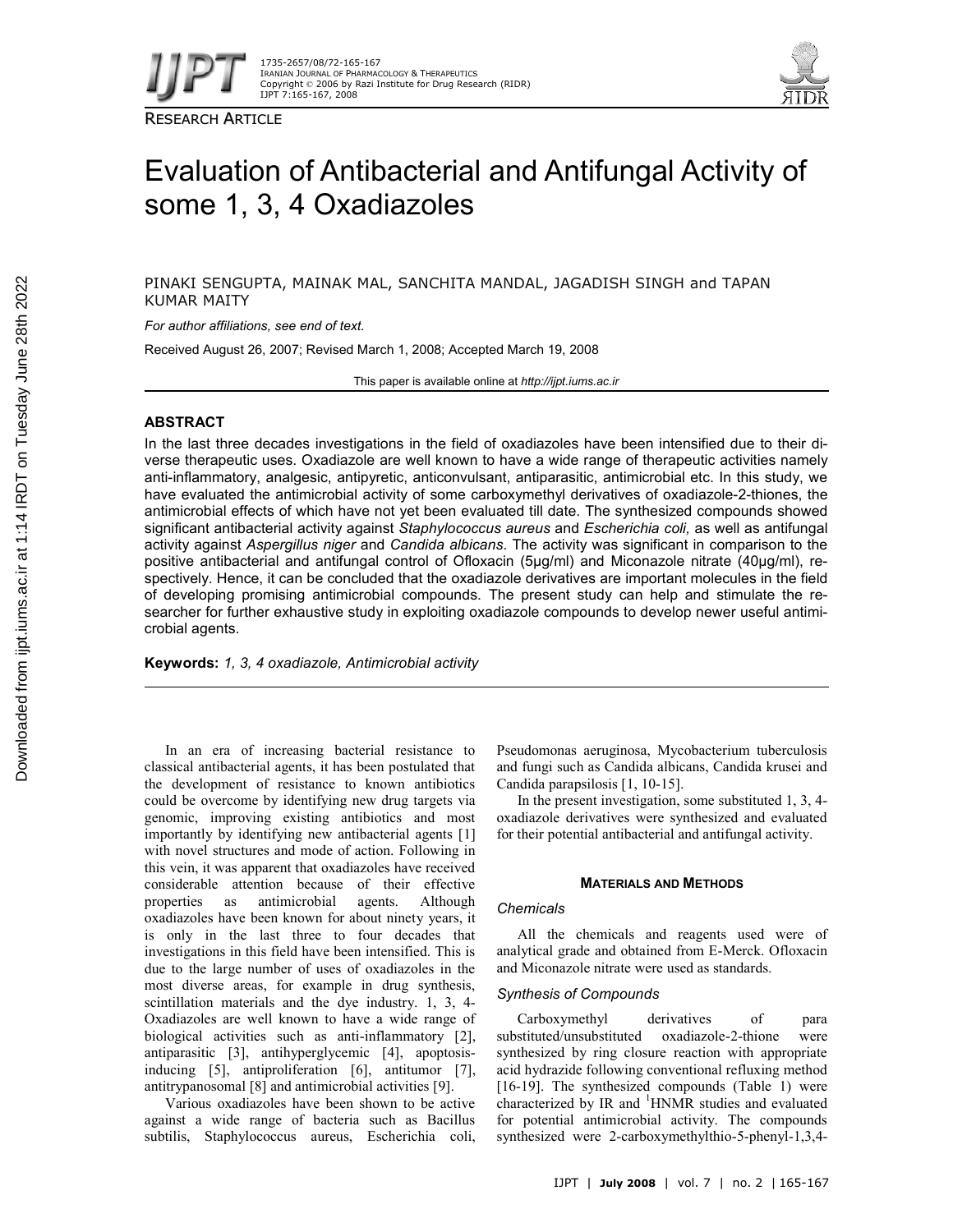| Table 1. Antibacterial and antifungal activity of the tested compounds. |  |
|-------------------------------------------------------------------------|--|
|-------------------------------------------------------------------------|--|

| Compound*          | Gram positive | Gram negative                    | Fungi       |          |
|--------------------|---------------|----------------------------------|-------------|----------|
|                    | S. aureus     | E. coli                          | C. albicans | A. niger |
| A                  | $^{+++}$      | $\hspace{0.1mm} +\hspace{0.1mm}$ | $^{++}$     |          |
| В                  | $^{+++}$      |                                  | $^{+++}$    | $^{++}$  |
|                    | $^{+++}$      | $^{++}$                          | $^{+++}$    | $^{++}$  |
|                    | $^{+++}$      | $^+$                             | $+++$       | $^{++}$  |
| E                  | $^{+++}$      |                                  | $++$        |          |
| Ofloxacin          | $^{+++}$      | $^{+++}$                         |             |          |
| Miconazole nitrate | -             | -                                | $+++$       | $^{+++}$ |

\*All compounds were dissolved in DMSO.

-Values (mean of three replicates) are diameter of zone of inhibition (mm);

-Key to symbols: Highly active =  $++$  (inhibition zone > 18 mm); Moderately active =  $++$  (inhibition zone 10 - 18 mm); Slightly active =  $+$  (inhibition zone 5 - 9 mm); Inactive = - (inhibition zone < 5 mm)

oxadiazole (A), 2-carboxymethylthio-5-(4 hydroxyphenyl)-1,3,4-oxadiazole (B), 2 carboxymethylthio-5-(4-chloro phenyl)-1,3,4 oxadiazole (C), 2-carboxymethylthio-5-(4-nitrophenyl)- 1,3,4-oxadiazole (D), 2-carboxymethylthio -5-(4 aminophenyl)-1,3,4-oxadiazole (E). The structures of the compounds synthesized and evaluated for antimicrobial activity are given in Fig 1.

#### *Test microbes*

*Escherichia coli* (ATCC 9837, gram negative bacteria), *Staphylococcus aureus* (ATCC 6538, gram positive bacteria) and *Candida albicans* (ATCC, 10231), *Aspergillus niger* (ATCC 16404) were used to evaluate antibacterial and antifungal activity respectively. The bacterial and fungal stock cultures were maintained on Muller Hinton agar slants, which were stored at 4ºC.

#### *Antibacterial and antifungal activity*

The antibacterial and antifungal activity of the compounds was tested by the disk diffusion method [20] against 'Gram positive' bacteria (*Staphylococcus aureus*), 'Gram negative' bacteria (*Escherichia coli*) and fungi (*Candida albicans* and *Aspergillus niger*). Whatman No. 1 filter paper disk of 5 mm diameter were sterilized by autoclaving for 15 min at 121°C. Agar plates were surface inoculated uniformly from the broth culture of the tested microorganisms. The concentration of bacterial suspensions was adjusted to  $10^8$  colony forming units  $(10^8$ cfu/ml) in Mueller Hinton Agar. Sterile discs were then impregnated with 10 µl of each of the test compounds (250μg/ml). The impregnated disks were placed on the medium suitably spaced apart and the plates were then incubated at 5°C for 1 hour to permit good diffusion and then were transferred to an incubator at 37°C for 24 hours for bacteria, and at 28 °C for 72 hours for fungi. The diameters of zone of inhibition were measured after incubation for 24 hours at 37°C. All data on antimicrobial activity are the average of triplicate analyses. Ofloxacin (5μg/ml) and Miconazole nitrate (40μg/ml) were used as standard antibacterial and antifungal compounds respectively.

### **RESULTS**

The antibacterial and antifungal activity of the tested



**Fig 1.** Structure of compounds synthesized and evaluated for antibacterial and antifungal activity